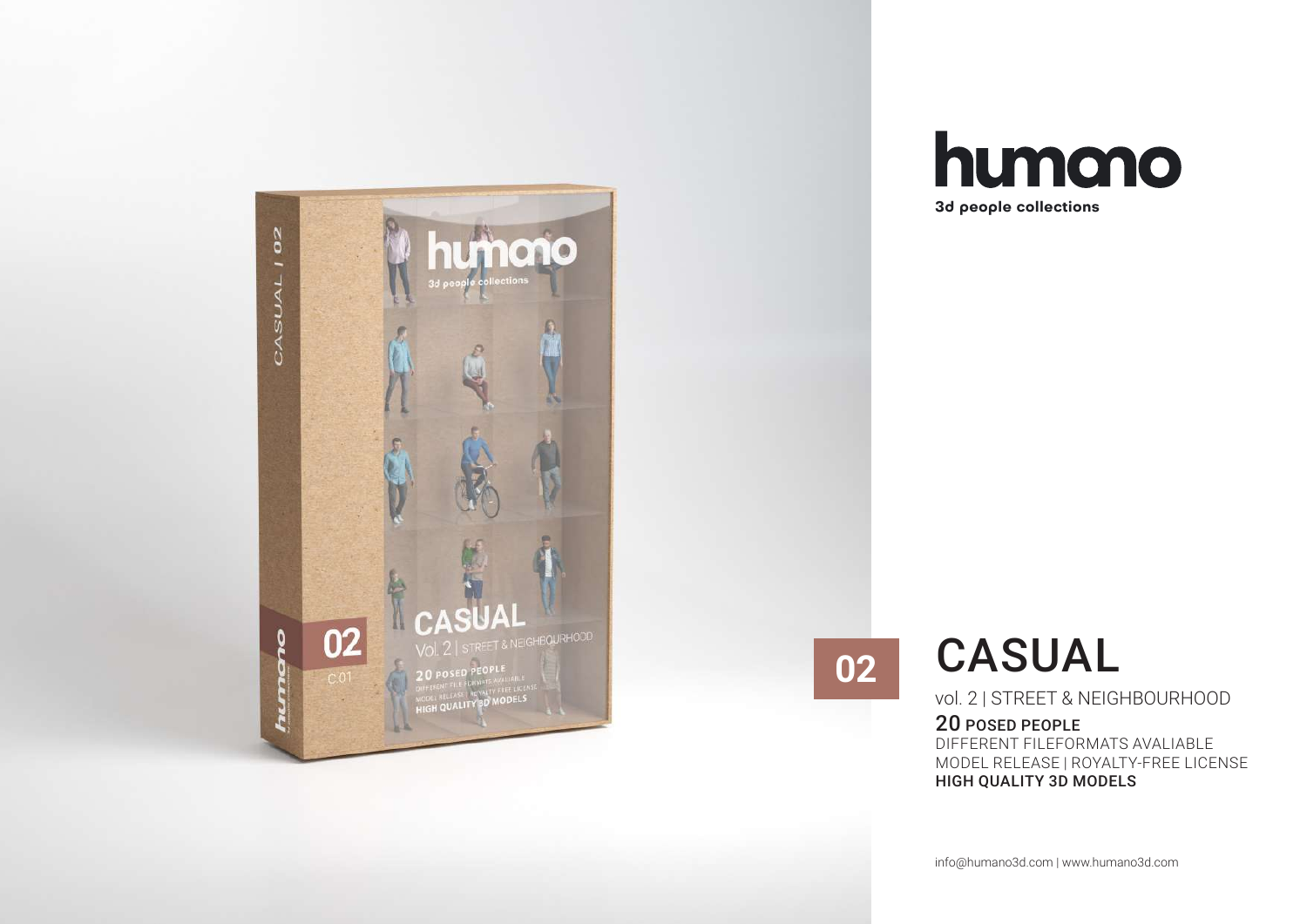



### **Populating your digital worlds!**

SAVE TIME & ENJOY YOUR WORK!

#### Fast & easy way to tell the story

#### Natural look

Highly realistic 3d models make it extremely easy to populate digital world. Humano are well-thought collections of 3d people, that will fit different ambiences and enrich your images.

Style, poses and accessories of Humano 3d people were based on photos of everyday situations and places to give even more natural look.

#### Ready-made scenes Color variations

Our collections feature premade scenes, that will give you basic concept of how you might use Humano 3d people and help you easily create your own variations.

Every model comes in 4 colours variations to give you easy possibility to quickly tweak small details and find the right balance in the image.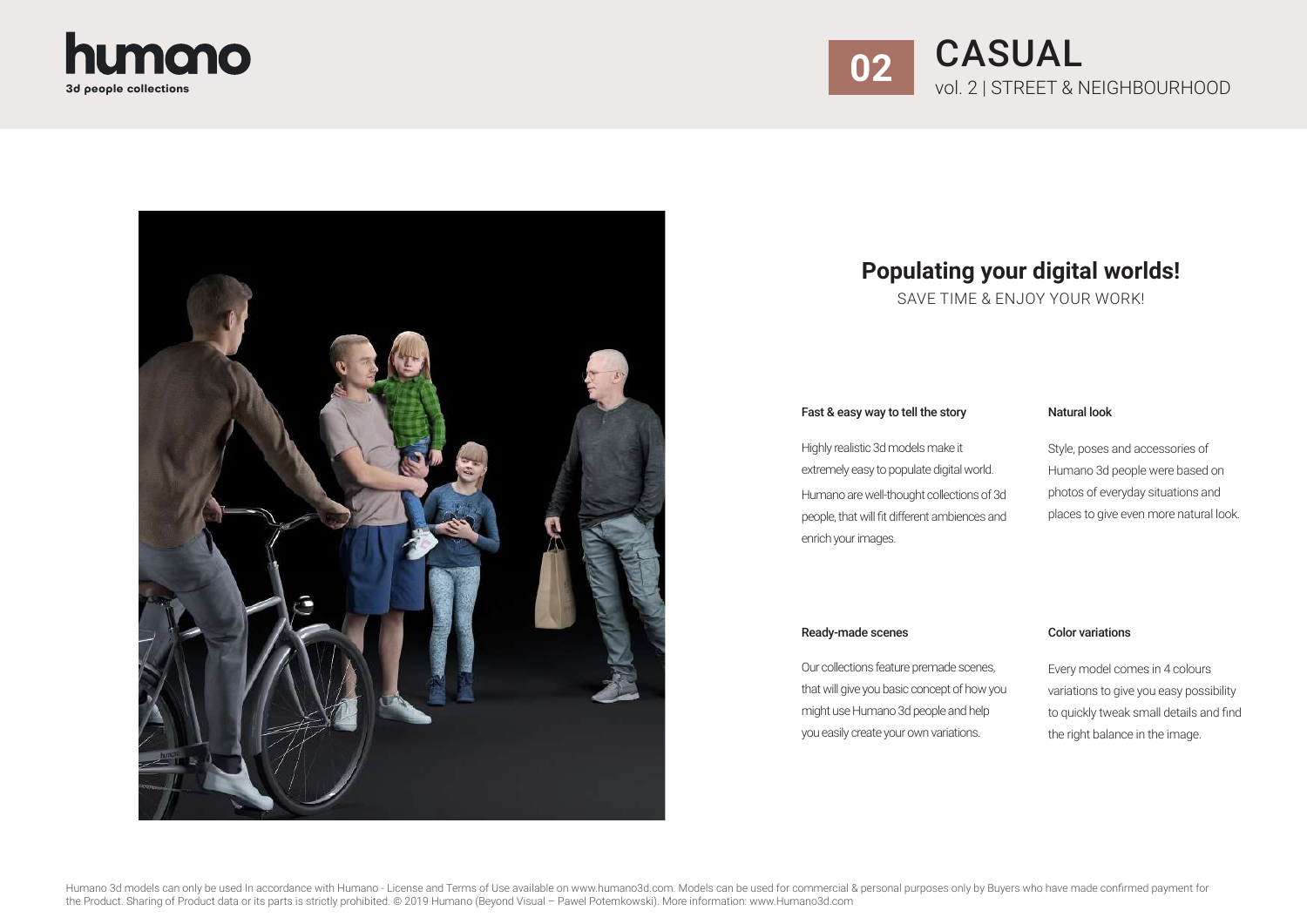



### 3D MODELS IN THE VOLUME



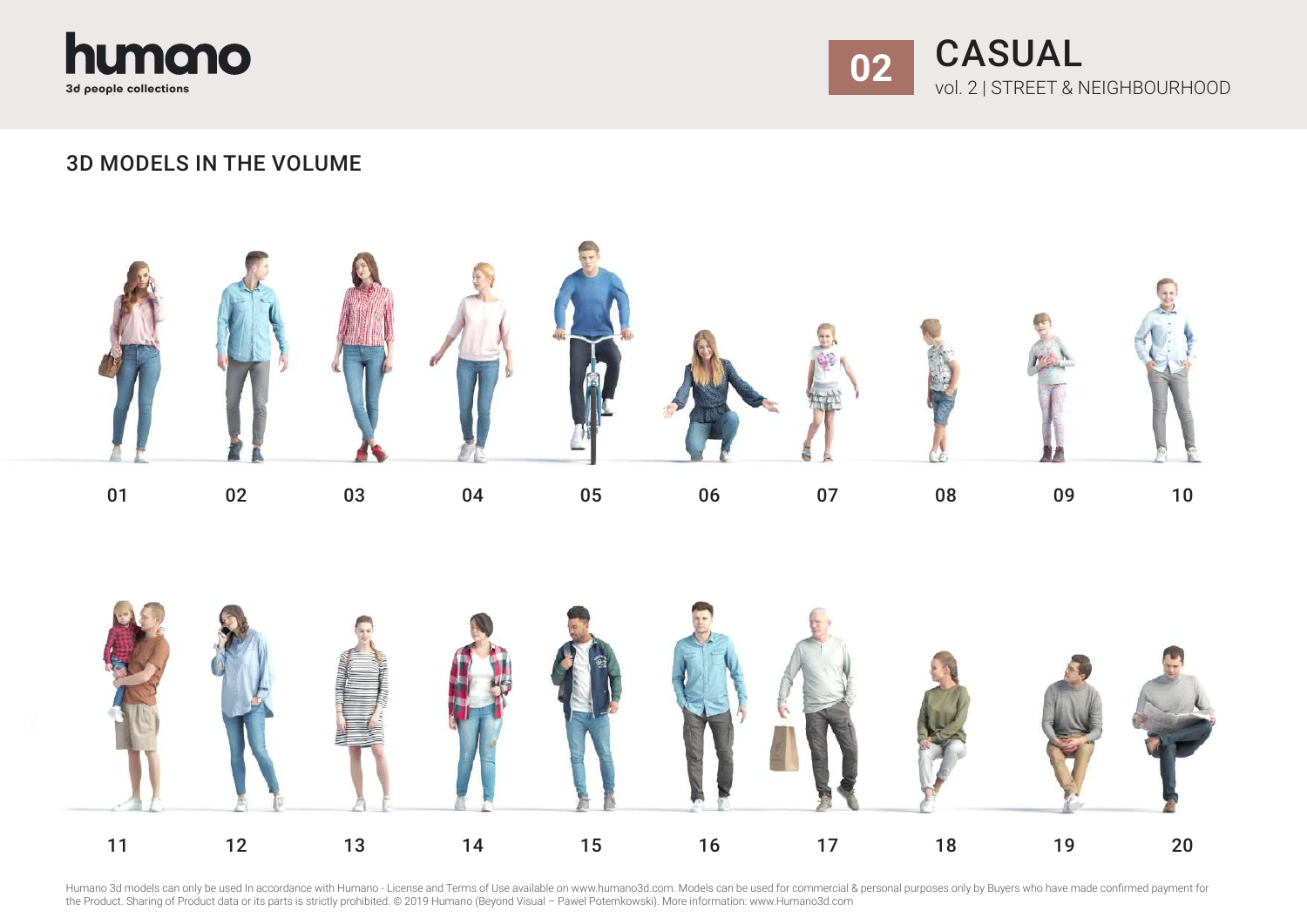



### **SCENES**



SITTING & BIKING



PLAZA





WALKING



GROUPS TALKING 01



**STREET** 



STANDING



GROUP TALKING 02



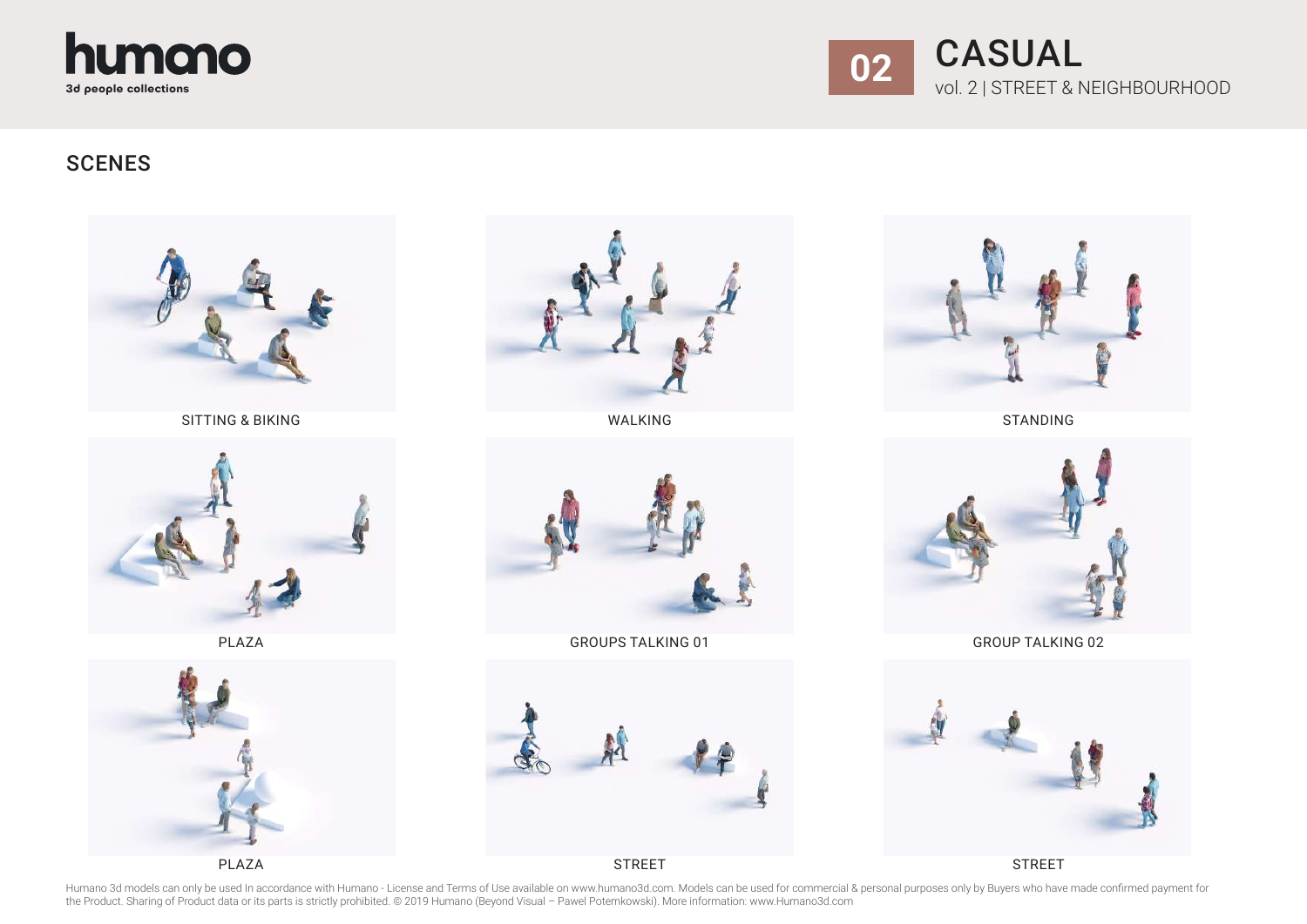





- 30K & 100K mesh
- 6K Textures (diffuse + normal + masks)
- Simple shader & Blend shader
- 4 color variations per model
- Different fileformats avaliable

### Details

Blend shader - shader usually consits of 5 materials (eyes/ cloths/skin/hair/shoes) + additional shaders for accessories

Masks - you will get masks of most materials, so you'll be able to easily create your own variations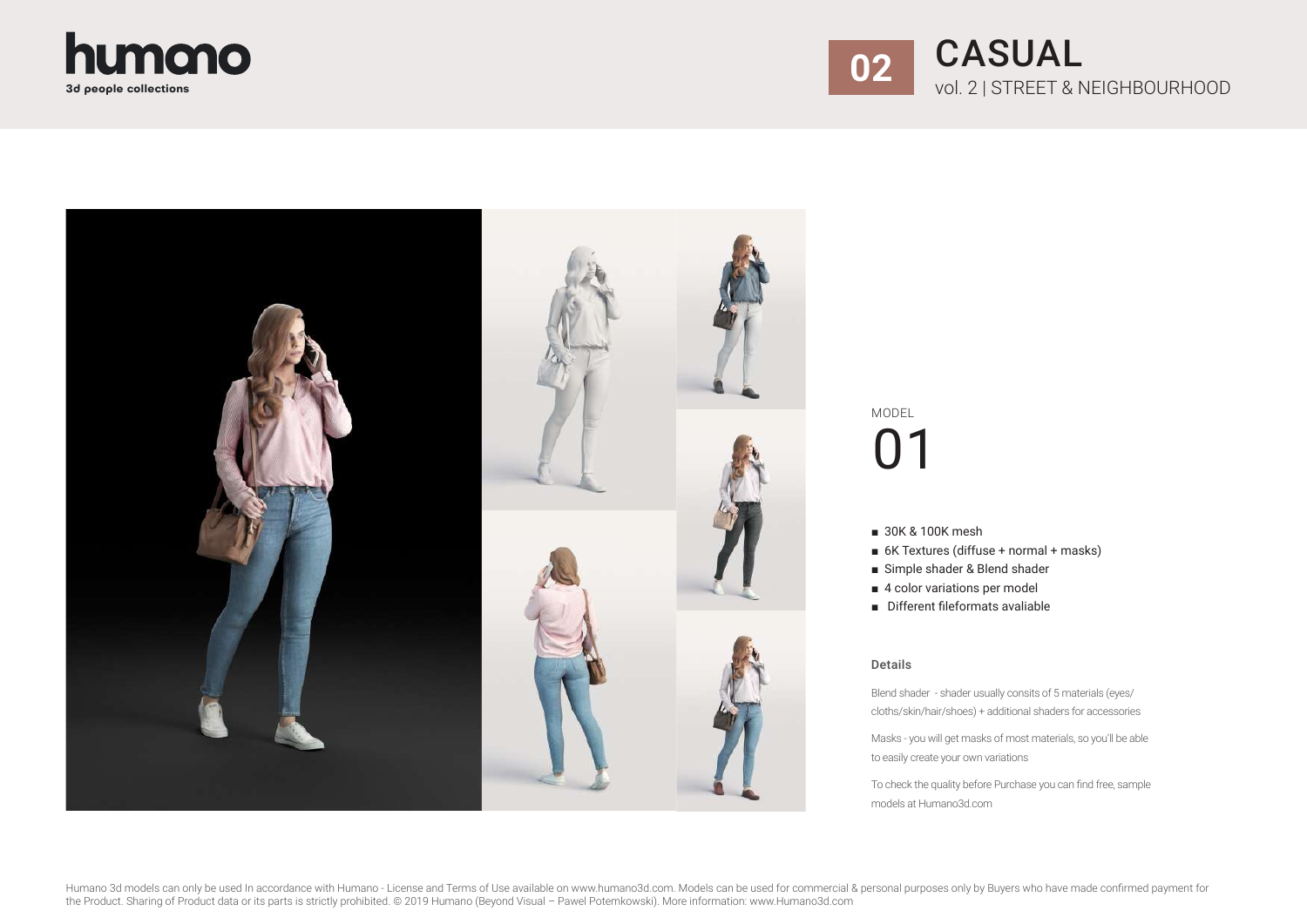





- 30K & 100K mesh
- 6K Textures (diffuse + normal + masks)
- Simple shader & Blend shader
- 4 color variations per model
- Different fileformats avaliable

### Details

Blend shader - shader usually consits of 5 materials (eyes/ cloths/skin/hair/shoes) + additional shaders for accessories

Masks - you will get masks of most materials, so you'll be able to easily create your own variations

To check the quality before Purchase you can find free, sample models at Humano3d.com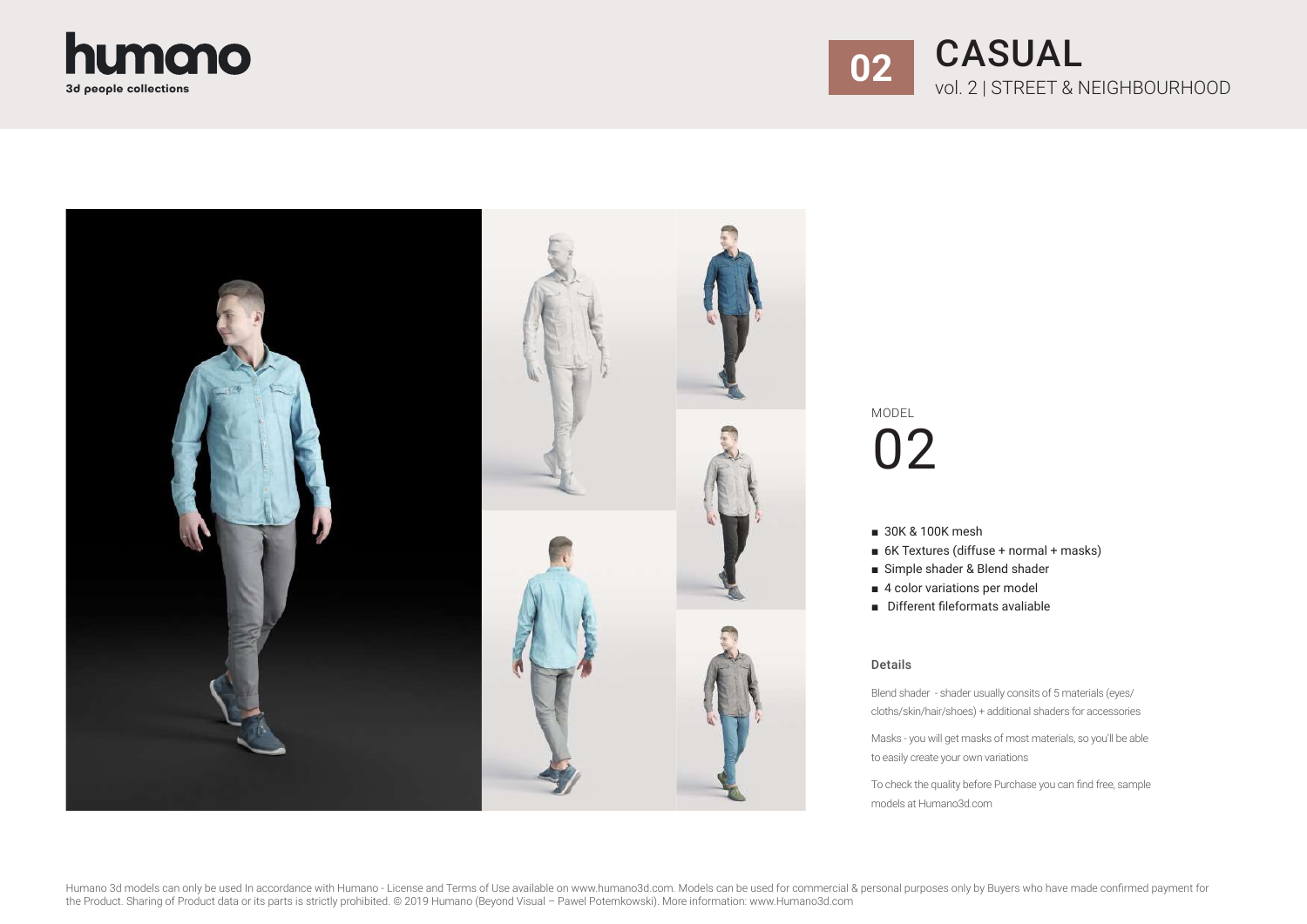





- 30K & 100K mesh
- 6K Textures (diffuse + normal + masks)
- Simple shader & Blend shader
- 4 color variations per model
- Different fileformats avaliable

### Details

Blend shader - shader usually consits of 5 materials (eyes/ cloths/skin/hair/shoes) + additional shaders for accessories

Masks - you will get masks of most materials, so you'll be able to easily create your own variations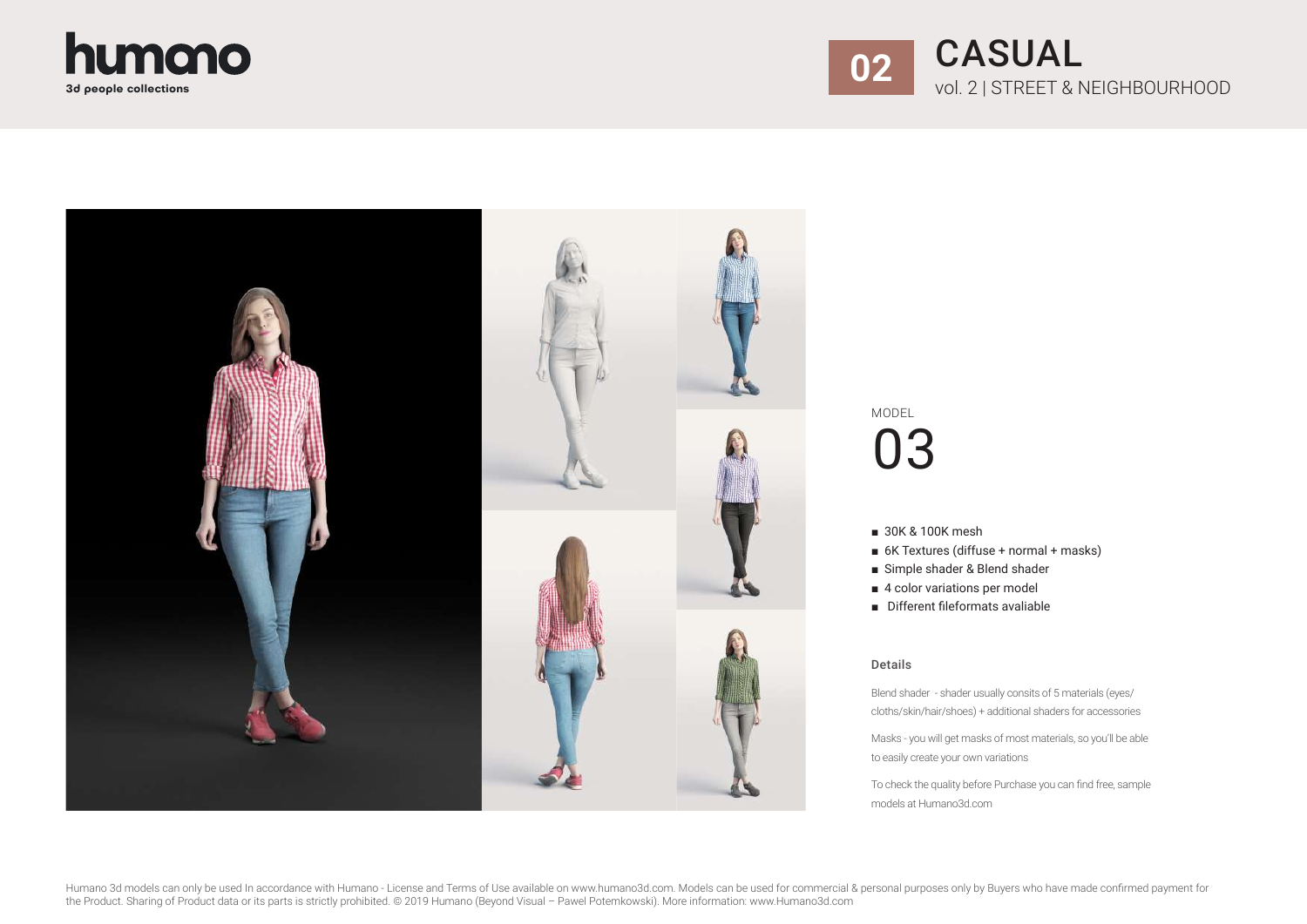





- 30K & 100K mesh
- 6K Textures (diffuse + normal + masks)
- Simple shader & Blend shader
- 4 color variations per model
- Different fileformats avaliable

### Details

Blend shader - shader usually consits of 5 materials (eyes/ cloths/skin/hair/shoes) + additional shaders for accessories

Masks - you will get masks of most materials, so you'll be able to easily create your own variations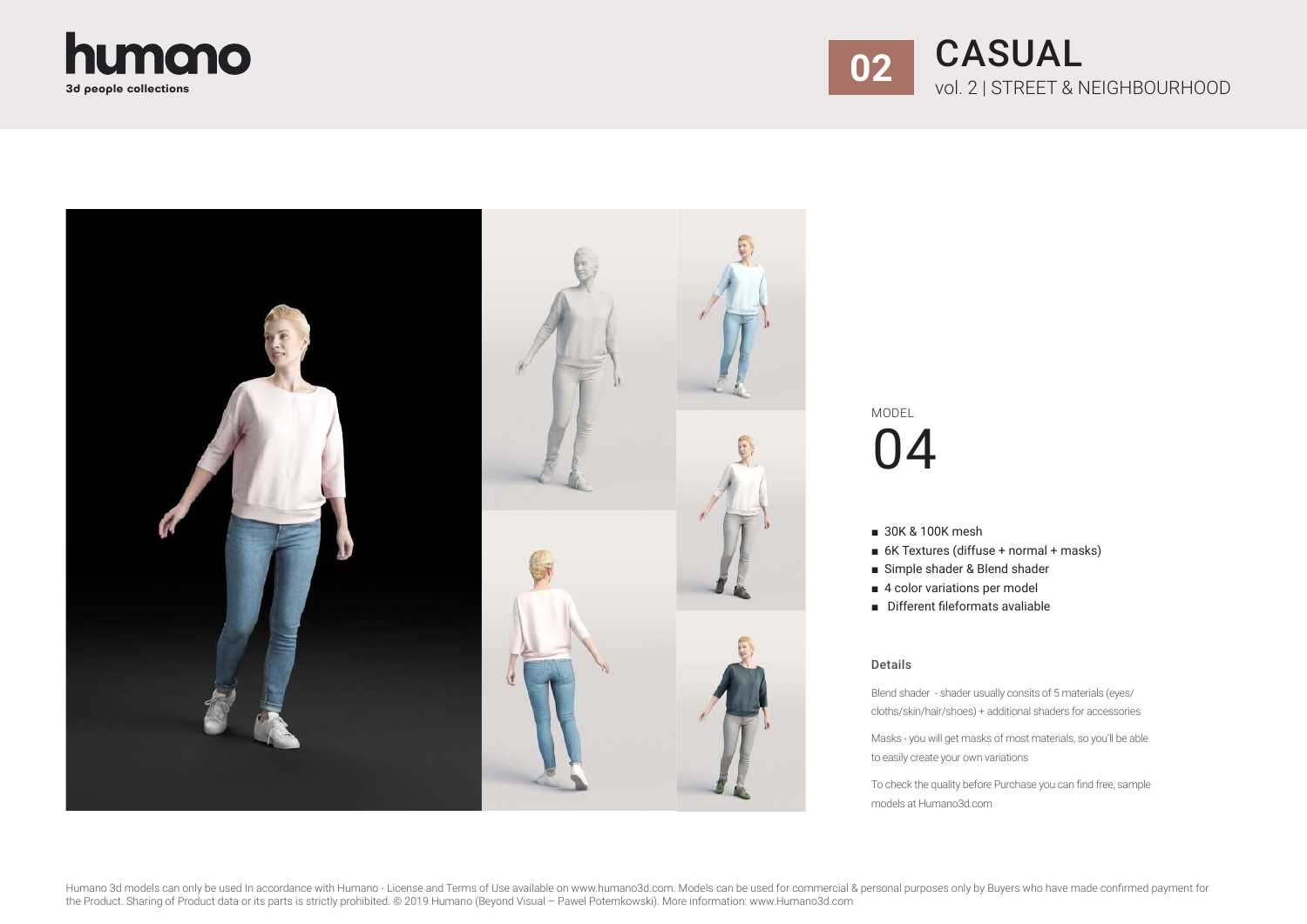





- 30K & 100K mesh
- 6K Textures (diffuse + normal + masks)
- Simple shader & Blend shader
- 4 color variations per model
- Different fileformats avaliable

### Details

Blend shader - shader usually consits of 5 materials (eyes/ cloths/skin/hair/shoes) + additional shaders for accessories

Masks - you will get masks of most materials, so you'll be able to easily create your own variations

To check the quality before Purchase you can find free, sample models at Humano3d.com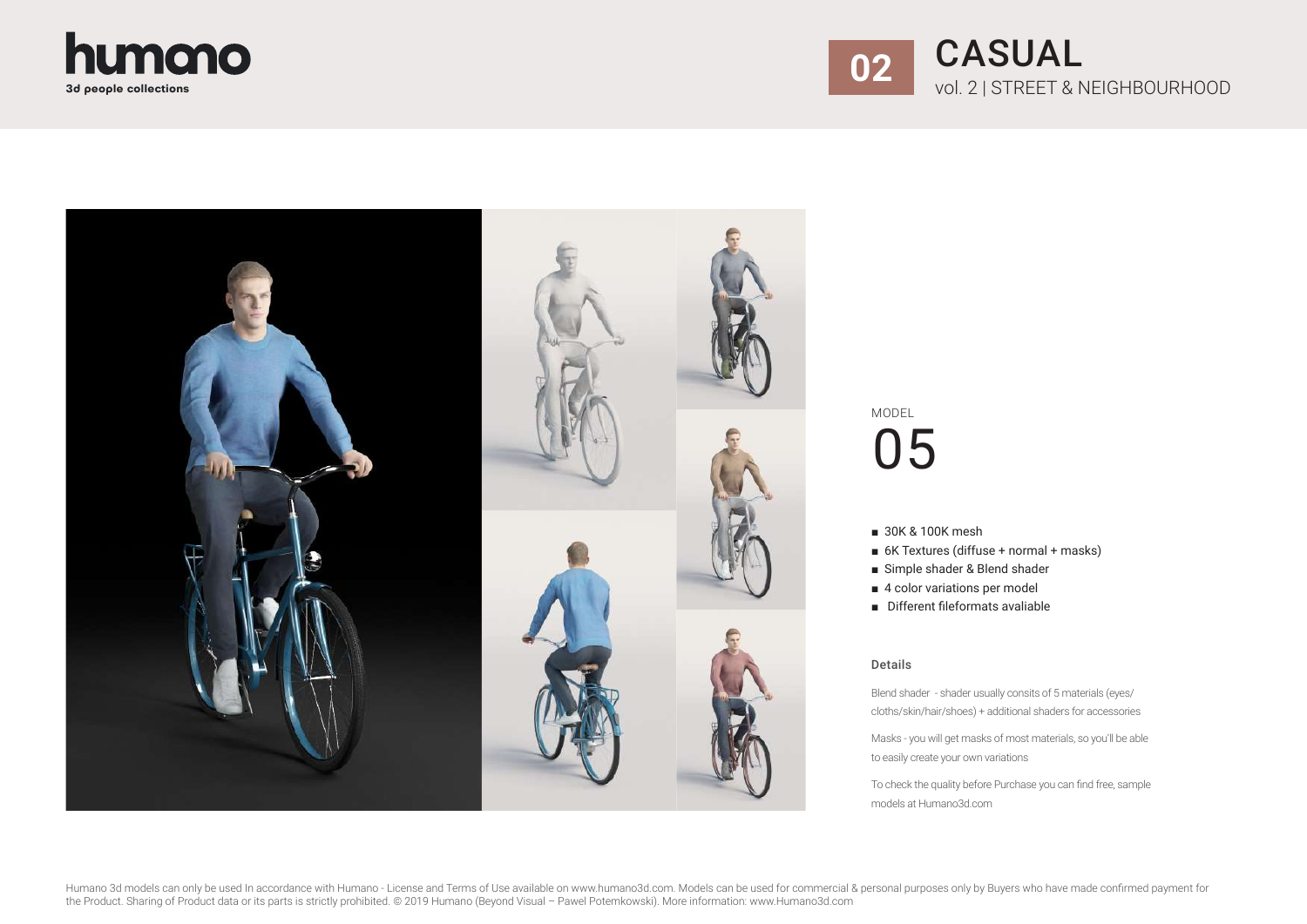





- 30K & 100K mesh
- 6K Textures (diffuse + normal + masks)
- Simple shader & Blend shader
- 4 color variations per model
- Different fileformats avaliable

#### Details

Blend shader - shader usually consits of 5 materials (eyes/ cloths/skin/hair/shoes) + additional shaders for accessories

Masks - you will get masks of most materials, so you'll be able to easily create your own variations

To check the quality before Purchase you can find free, sample models at Humano3d.com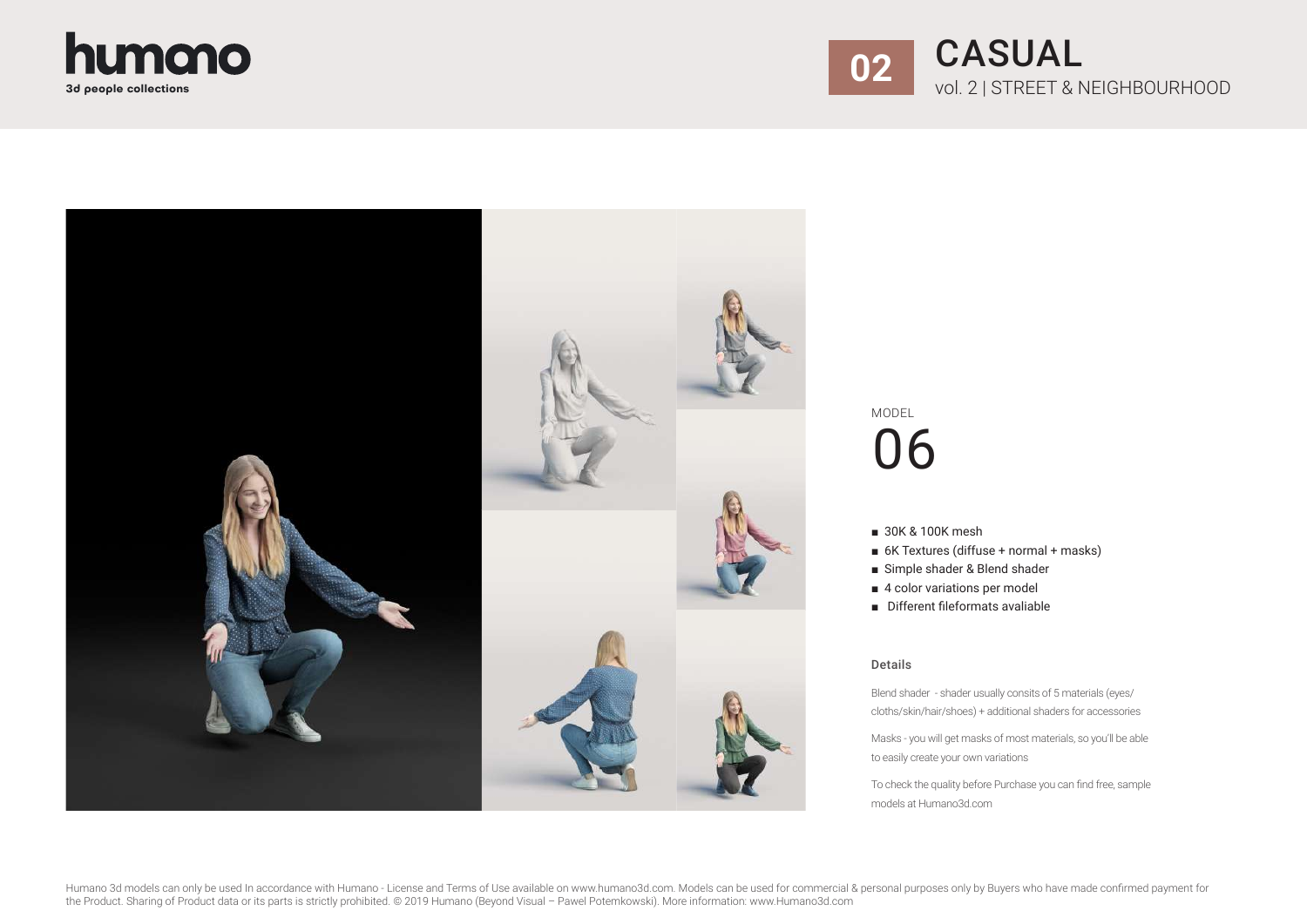





- 30K & 100K mesh
- 6K Textures (diffuse + normal + masks)
- Simple shader & Blend shader
- 4 color variations per model
- Different fileformats avaliable

#### Details

Blend shader - shader usually consits of 5 materials (eyes/ cloths/skin/hair/shoes) + additional shaders for accessories

Masks - you will get masks of most materials, so you'll be able to easily create your own variations

To check the quality before Purchase you can find free, sample models at Humano3d.com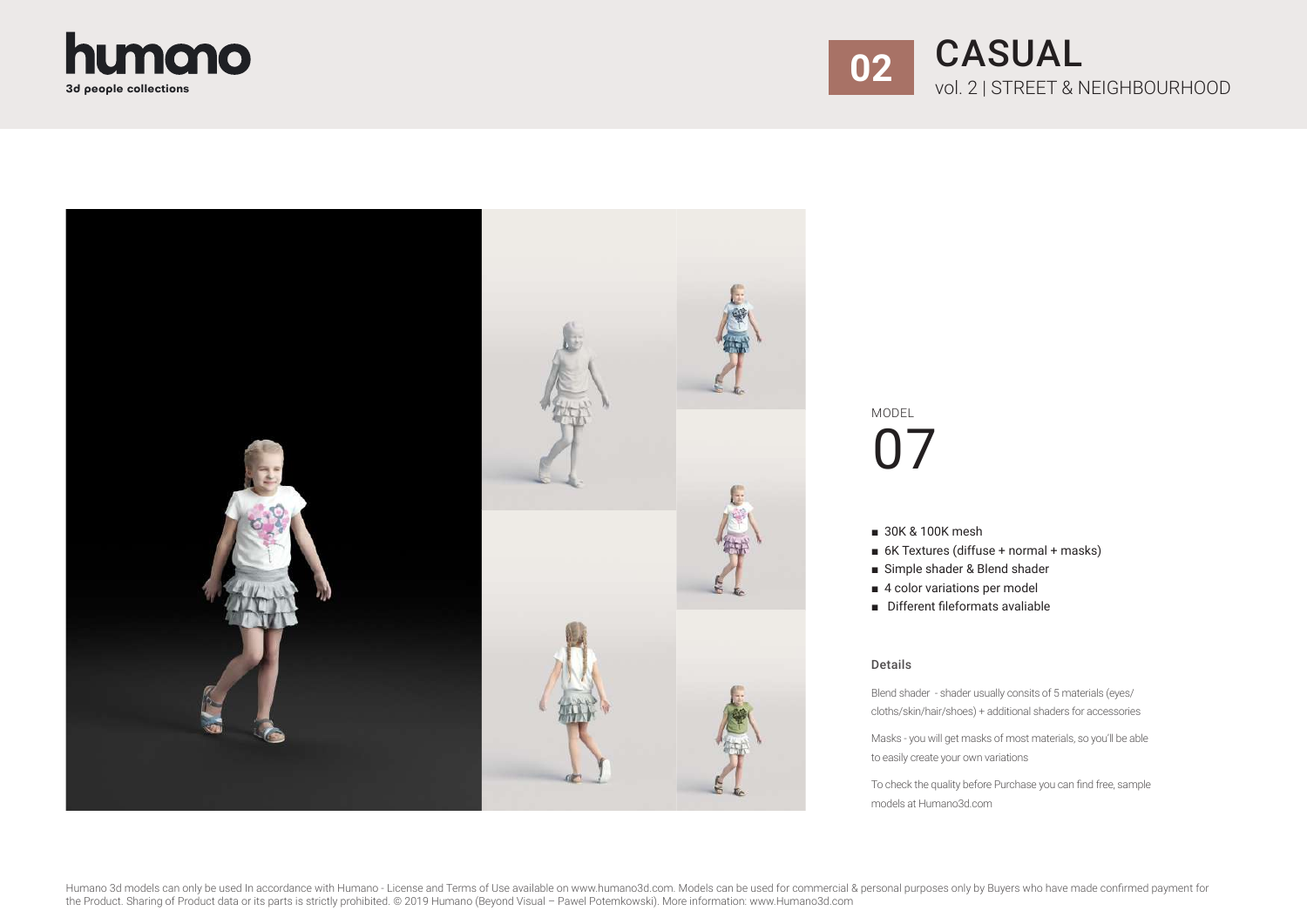





- 30K & 100K mesh
- 6K Textures (diffuse + normal + masks)
- Simple shader & Blend shader
- 4 color variations per model
- Different fileformats avaliable

#### Details

Blend shader - shader usually consits of 5 materials (eyes/ cloths/skin/hair/shoes) + additional shaders for accessories

Masks - you will get masks of most materials, so you'll be able to easily create your own variations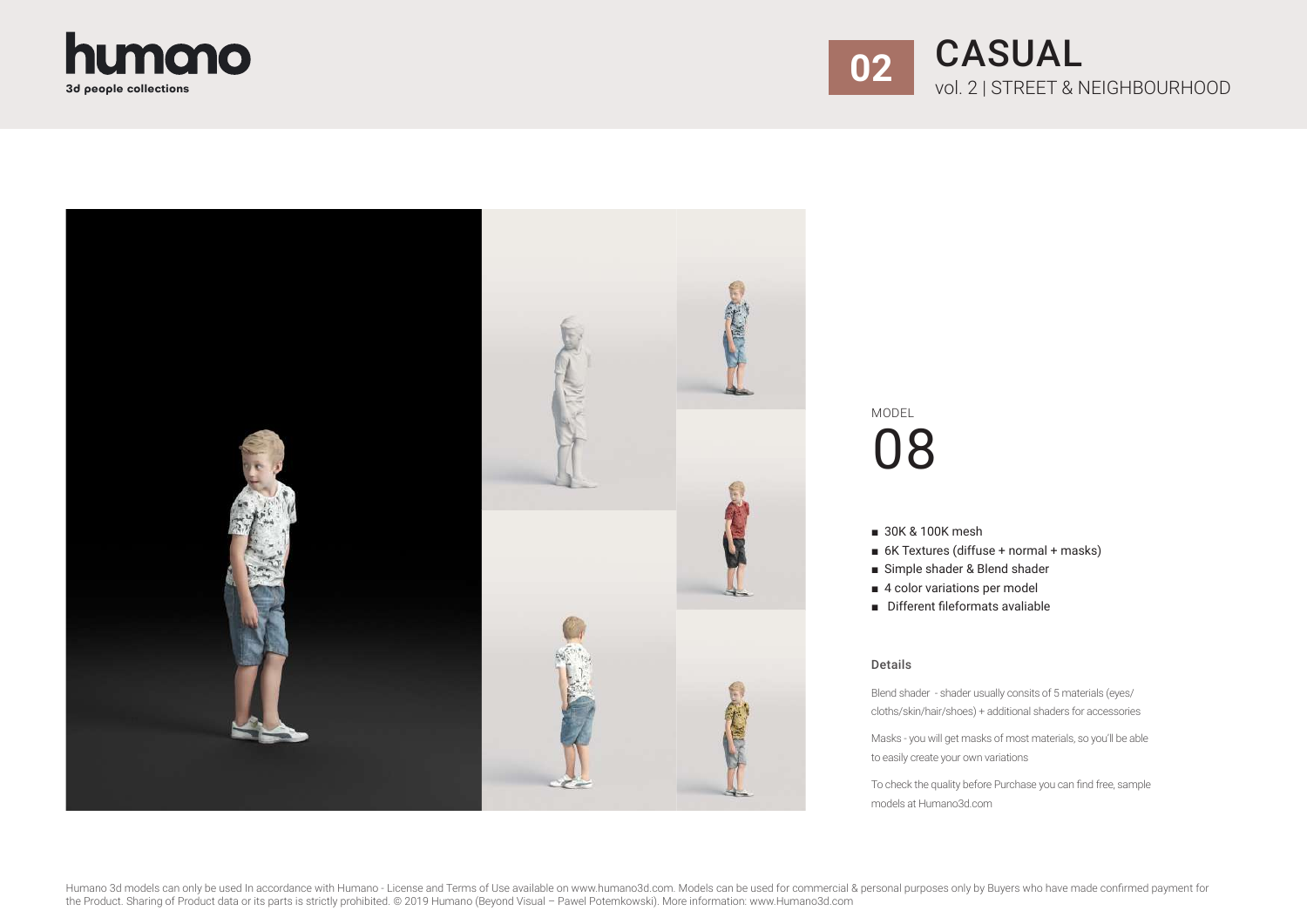





- 30K & 100K mesh
- 6K Textures (diffuse + normal + masks)
- Simple shader & Blend shader
- 4 color variations per model
- Different fileformats avaliable

#### Details

Blend shader - shader usually consits of 5 materials (eyes/ cloths/skin/hair/shoes) + additional shaders for accessories

Masks - you will get masks of most materials, so you'll be able to easily create your own variations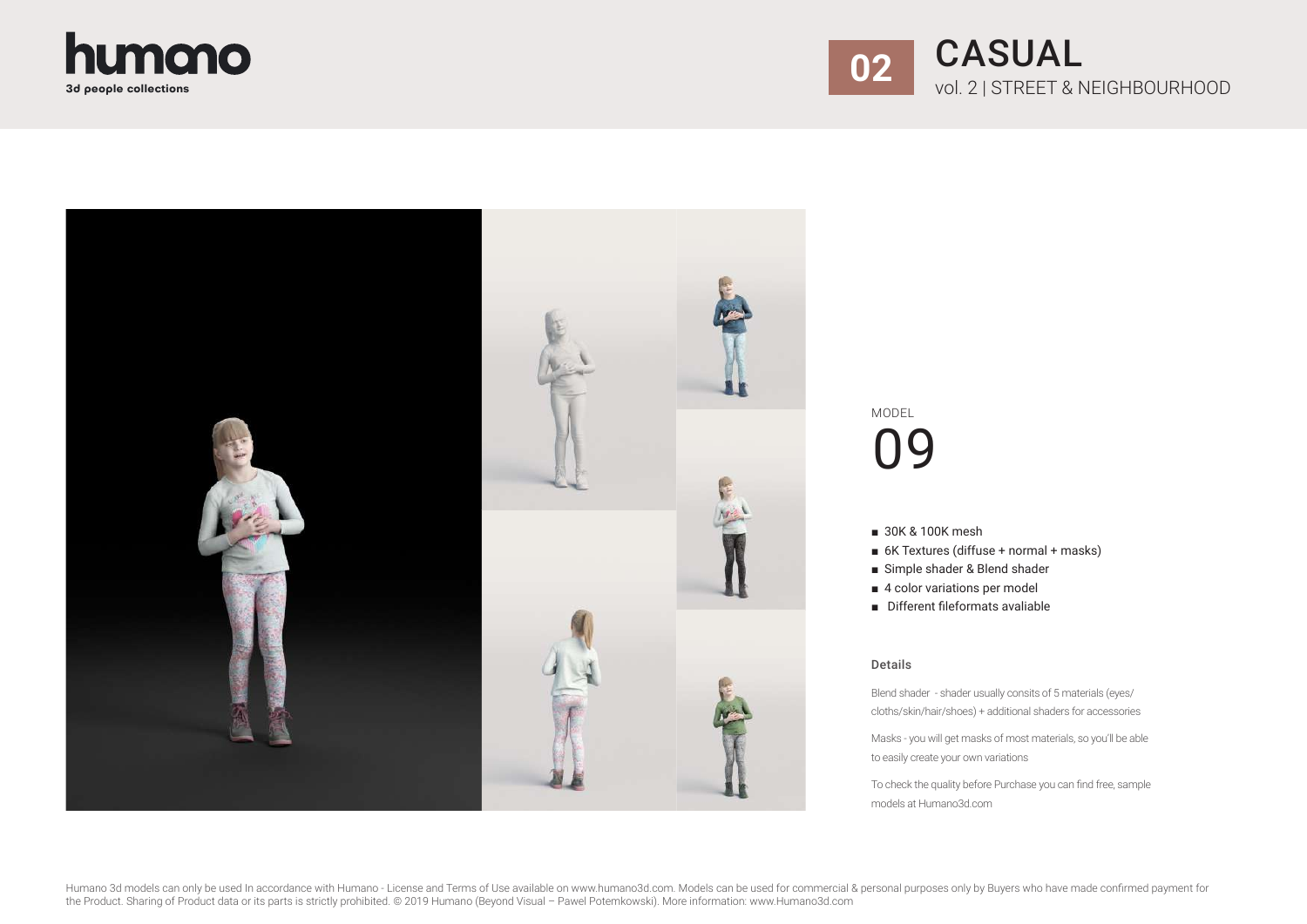





- 30K & 100K mesh
- 6K Textures (diffuse + normal + masks)
- Simple shader & Blend shader
- 4 color variations per model
- Different fileformats avaliable

### Details

Blend shader - shader usually consits of 5 materials (eyes/ cloths/skin/hair/shoes) + additional shaders for accessories

Masks - you will get masks of most materials, so you'll be able to easily create your own variations

To check the quality before Purchase you can find free, sample models at Humano3d.com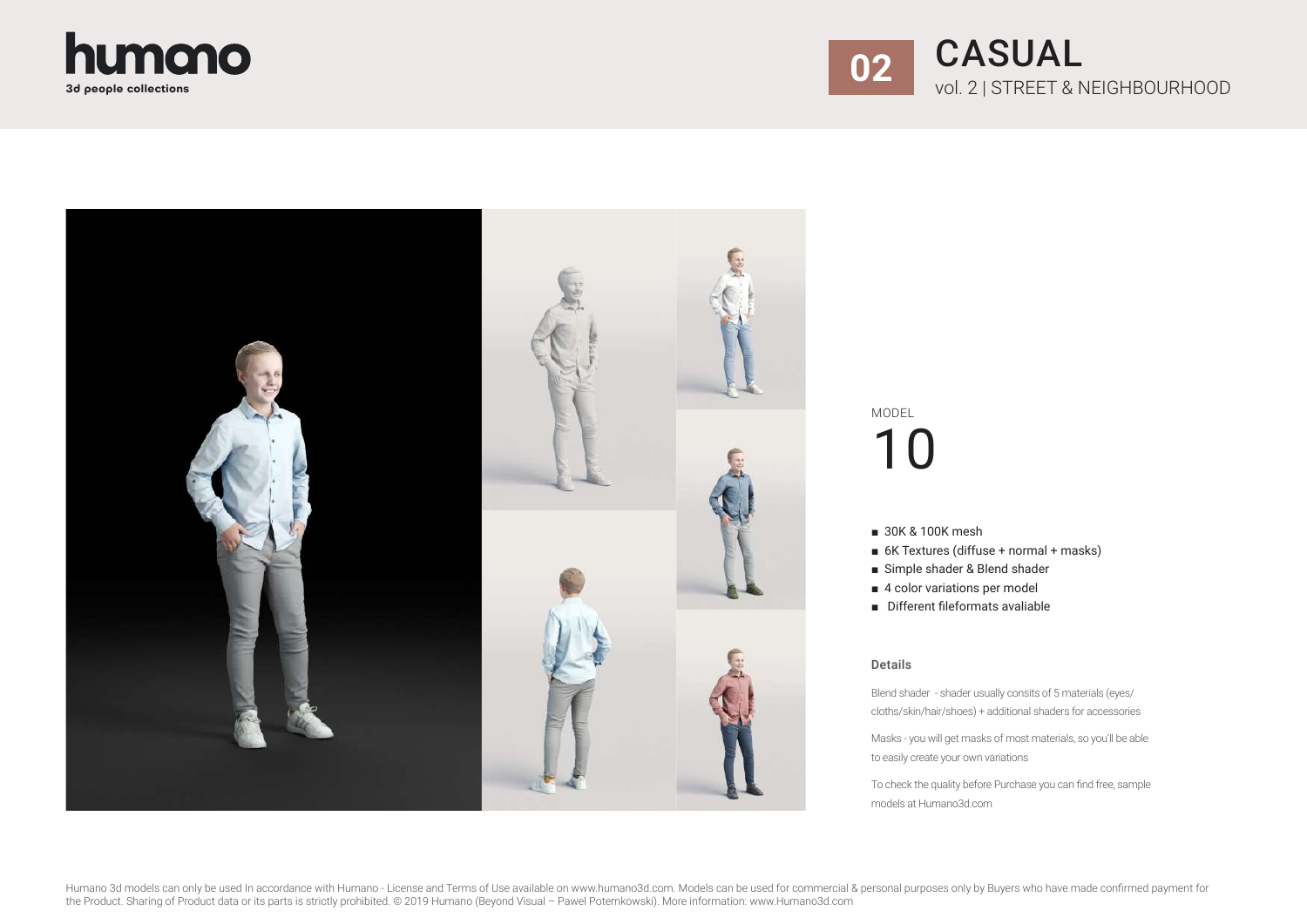





- 30K & 100K mesh
- 6K Textures (diffuse + normal + masks)
- Simple shader & Blend shader
- 4 color variations per model
- Different fileformats avaliable

### Details

Blend shader - shader usually consits of 5 materials (eyes/ cloths/skin/hair/shoes) + additional shaders for accessories

Masks - you will get masks of most materials, so you'll be able to easily create your own variations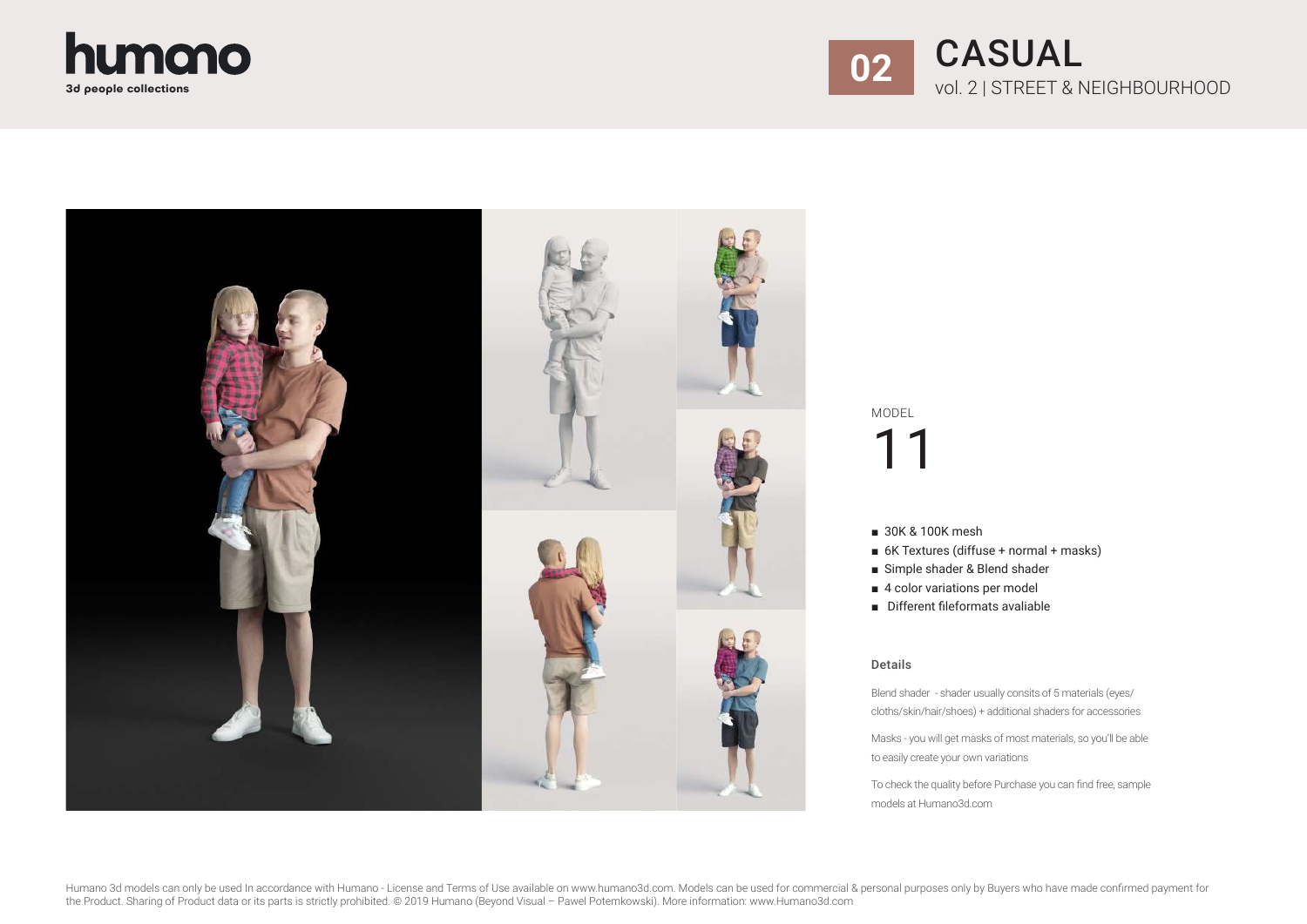





- 30K & 100K mesh
- 6K Textures (diffuse + normal + masks)
- Simple shader & Blend shader
- 4 color variations per model
- Different fileformats avaliable

### Details

Blend shader - shader usually consits of 5 materials (eyes/ cloths/skin/hair/shoes) + additional shaders for accessories

Masks - you will get masks of most materials, so you'll be able to easily create your own variations

To check the quality before Purchase you can find free, sample models at Humano3d.com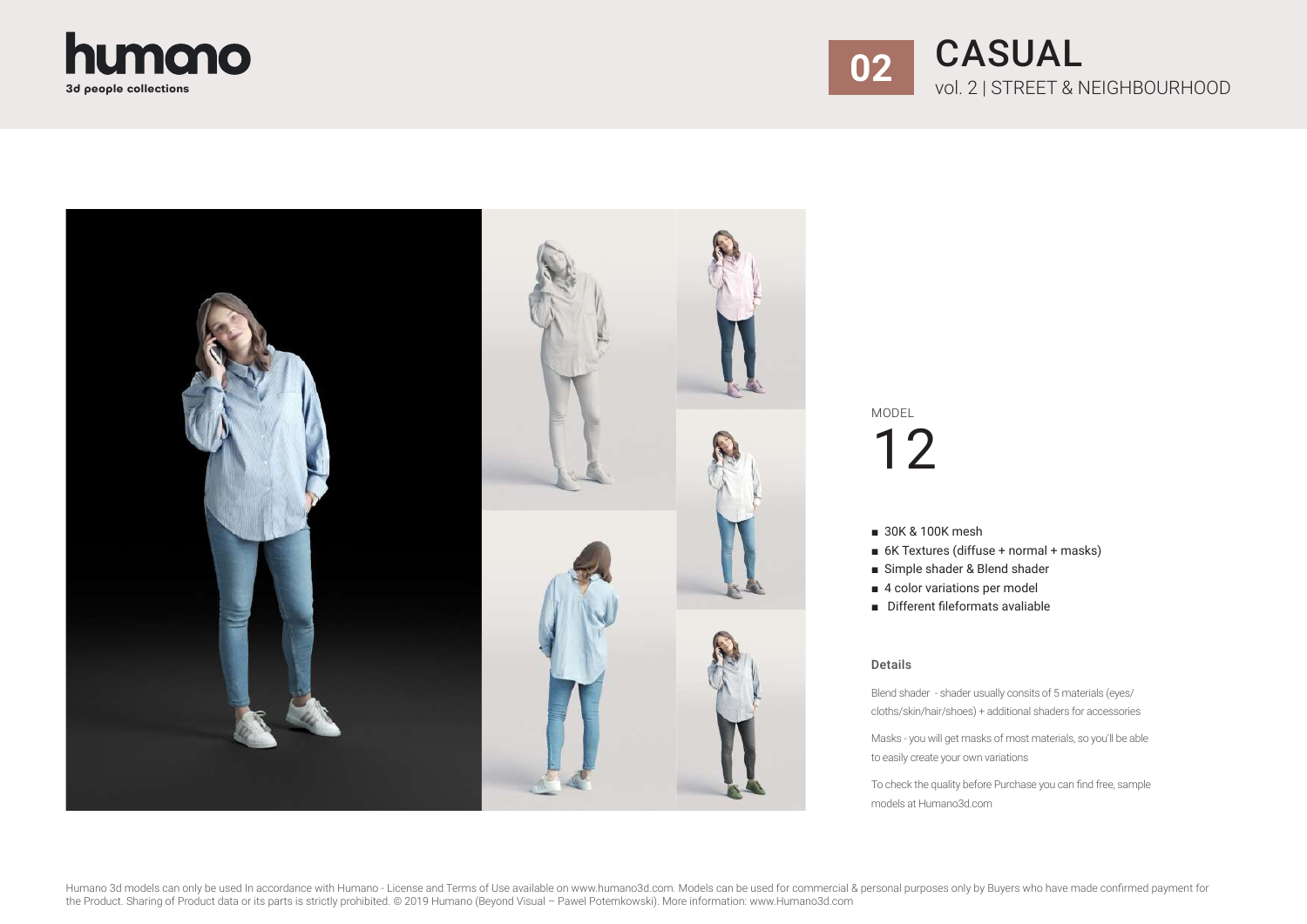





- 30K & 100K mesh
- 6K Textures (diffuse + normal + masks)
- Simple shader & Blend shader
- 4 color variations per model
- Different fileformats avaliable

#### Details

Blend shader - shader usually consits of 5 materials (eyes/ cloths/skin/hair/shoes) + additional shaders for accessories

Masks - you will get masks of most materials, so you'll be able to easily create your own variations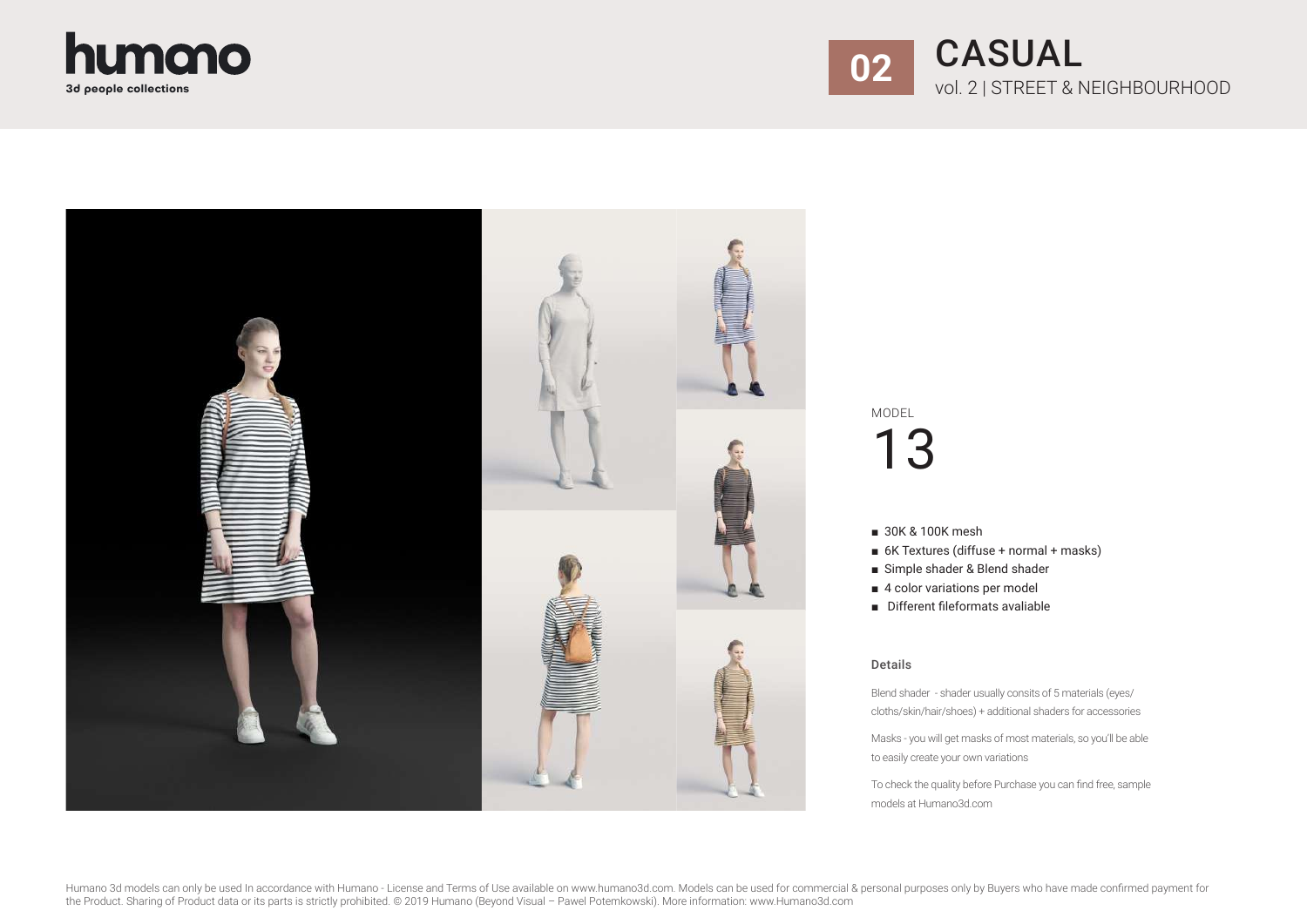





- 30K & 100K mesh
- 6K Textures (diffuse + normal + masks)
- Simple shader & Blend shader
- 4 color variations per model
- Different fileformats avaliable

#### Details

Blend shader - shader usually consits of 5 materials (eyes/ cloths/skin/hair/shoes) + additional shaders for accessories

Masks - you will get masks of most materials, so you'll be able to easily create your own variations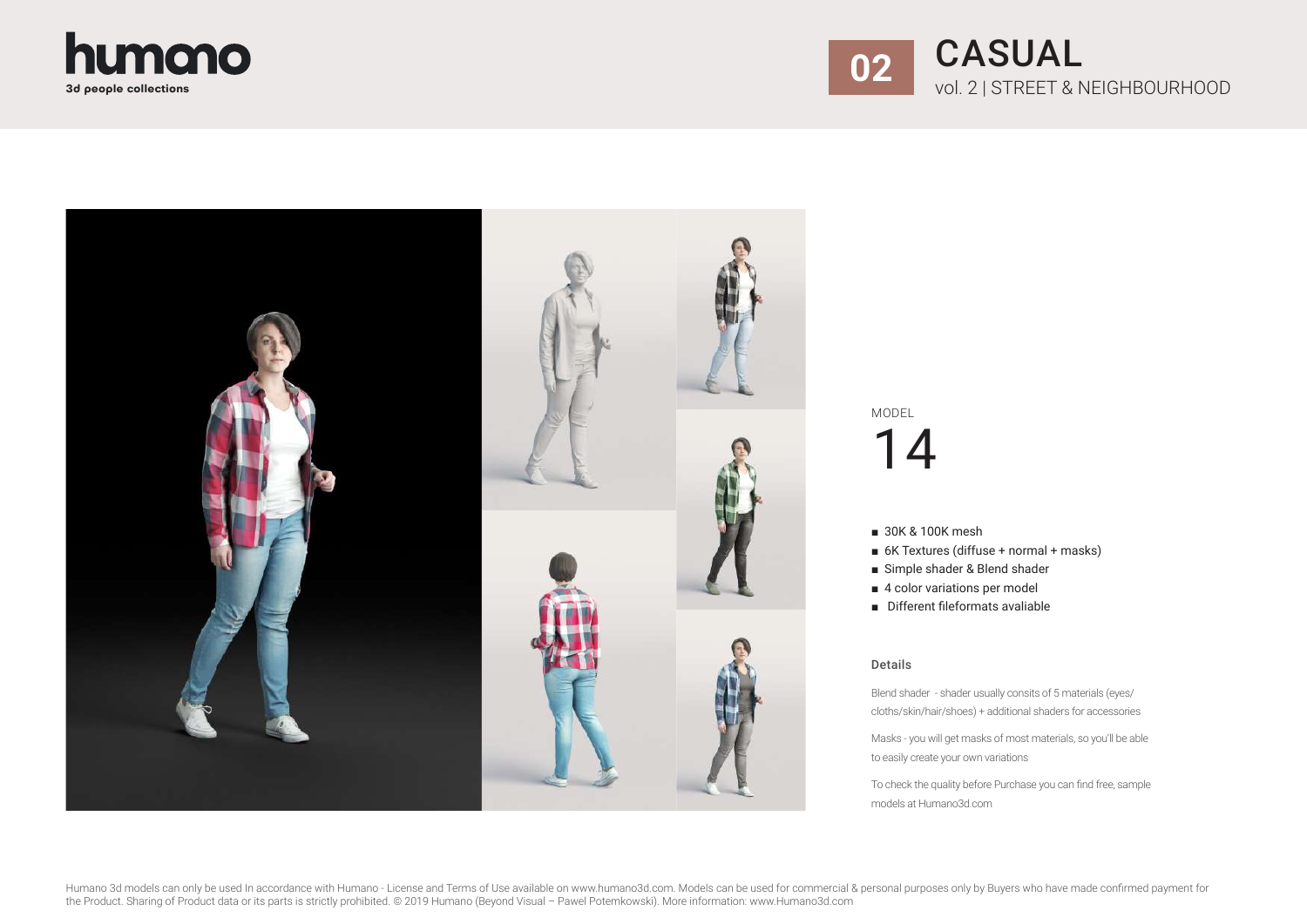





- 30K & 100K mesh
- 6K Textures (diffuse + normal + masks)
- Simple shader & Blend shader
- 4 color variations per model
- Different fileformats avaliable

#### Details

Blend shader - shader usually consits of 5 materials (eyes/ cloths/skin/hair/shoes) + additional shaders for accessories

Masks - you will get masks of most materials, so you'll be able to easily create your own variations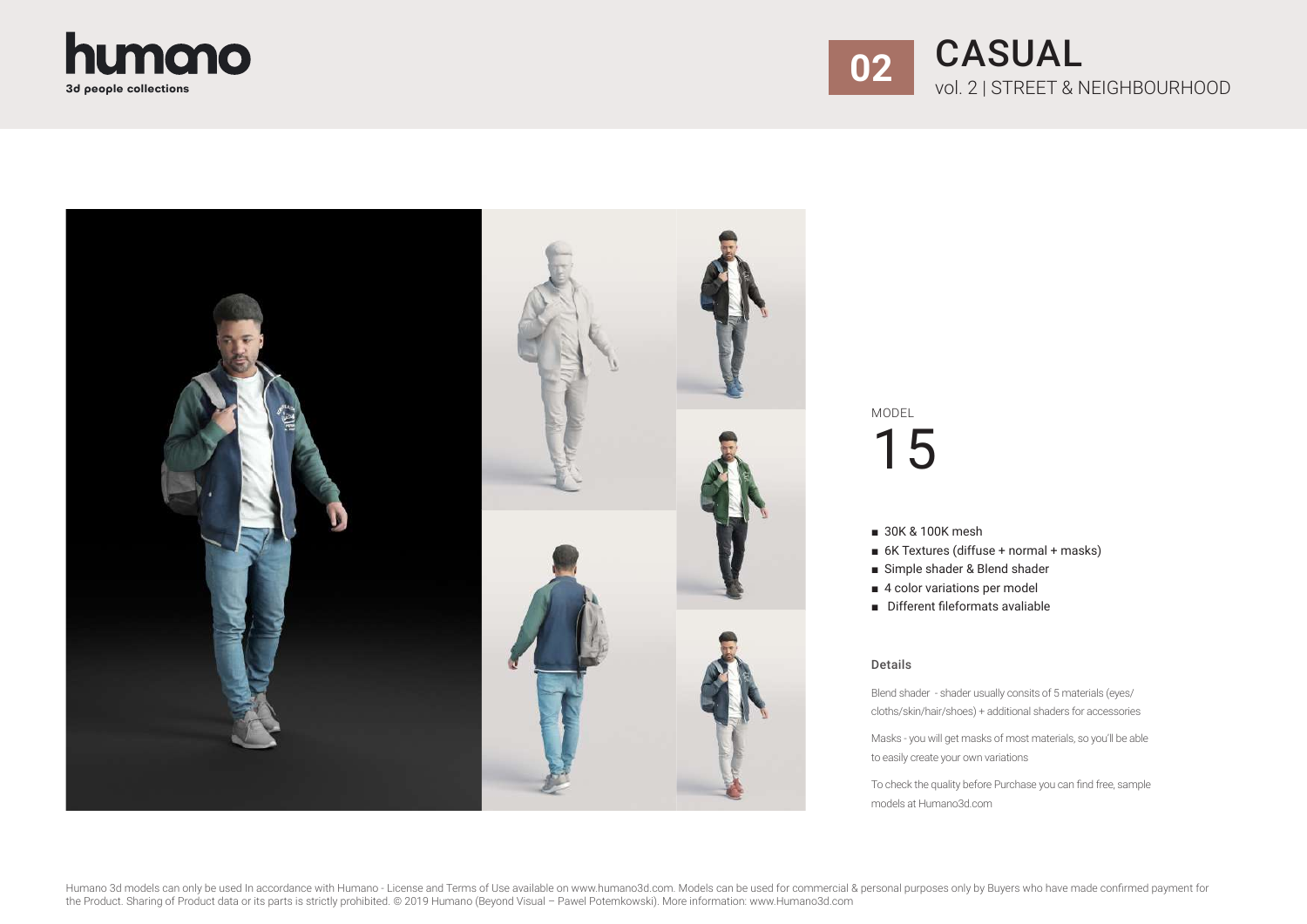





- 30K & 100K mesh
- 6K Textures (diffuse + normal + masks)
- Simple shader & Blend shader
- 4 color variations per model
- Different fileformats avaliable

#### Details

Blend shader - shader usually consits of 5 materials (eyes/ cloths/skin/hair/shoes) + additional shaders for accessories

Masks - you will get masks of most materials, so you'll be able to easily create your own variations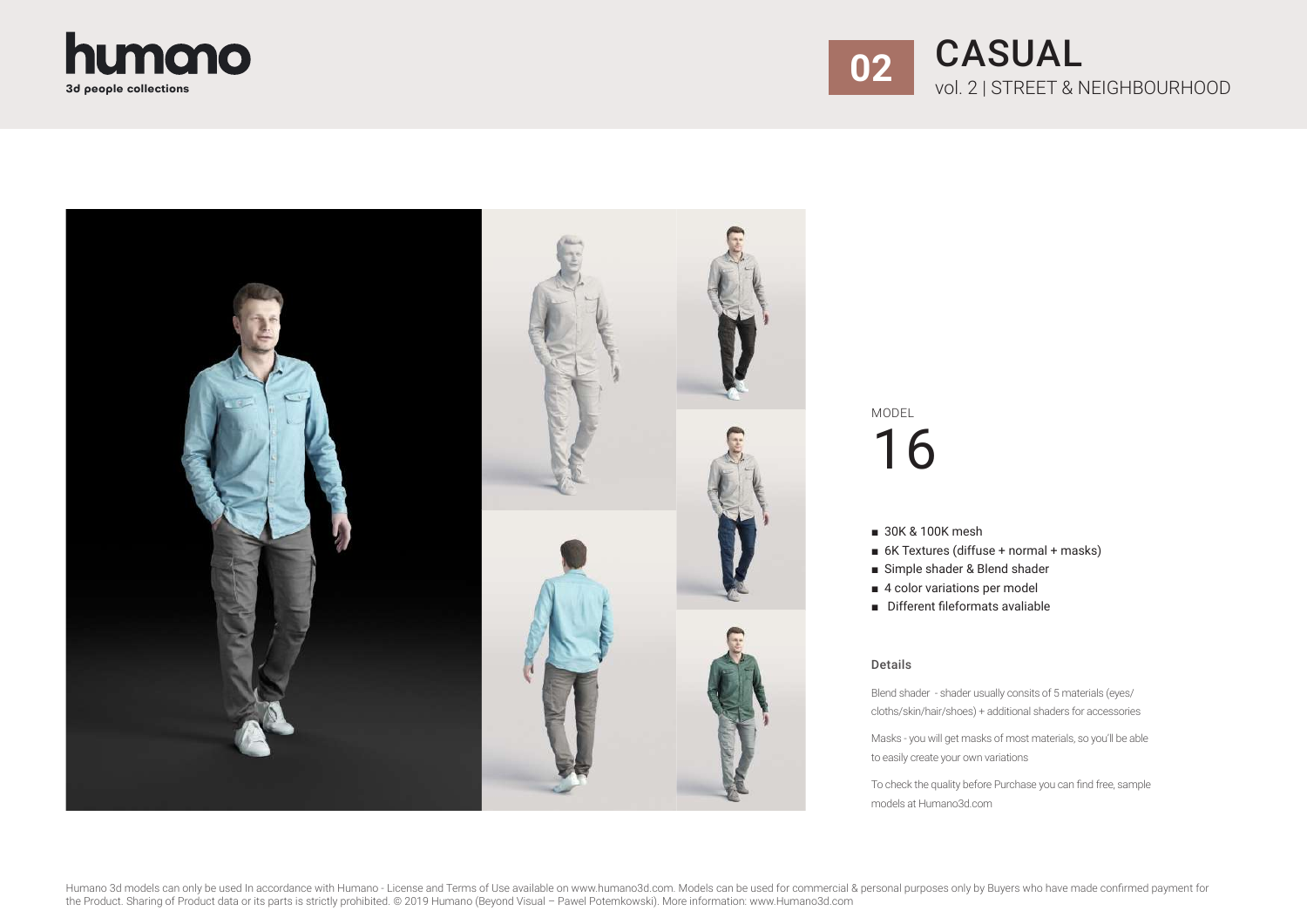





- 30K & 100K mesh
- 6K Textures (diffuse + normal + masks)
- Simple shader & Blend shader
- 4 color variations per model
- Different fileformats avaliable

#### Details

Blend shader - shader usually consits of 5 materials (eyes/ cloths/skin/hair/shoes) + additional shaders for accessories

Masks - you will get masks of most materials, so you'll be able to easily create your own variations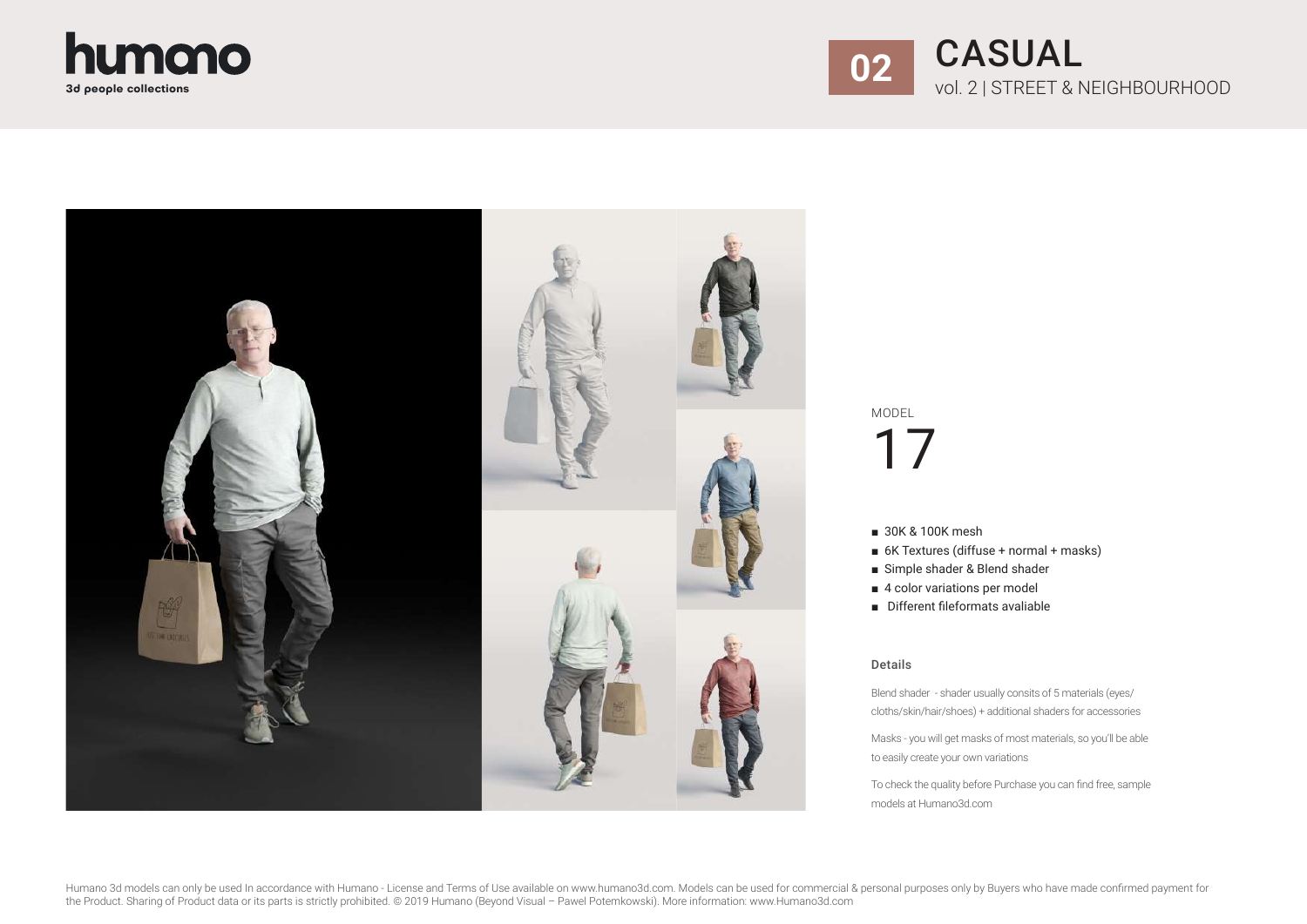





- 30K & 100K mesh
- 6K Textures (diffuse + normal + masks)
- Simple shader & Blend shader
- 4 color variations per model
- Different fileformats avaliable

#### Details

Blend shader - shader usually consits of 5 materials (eyes/ cloths/skin/hair/shoes) + additional shaders for accessories

Masks - you will get masks of most materials, so you'll be able to easily create your own variations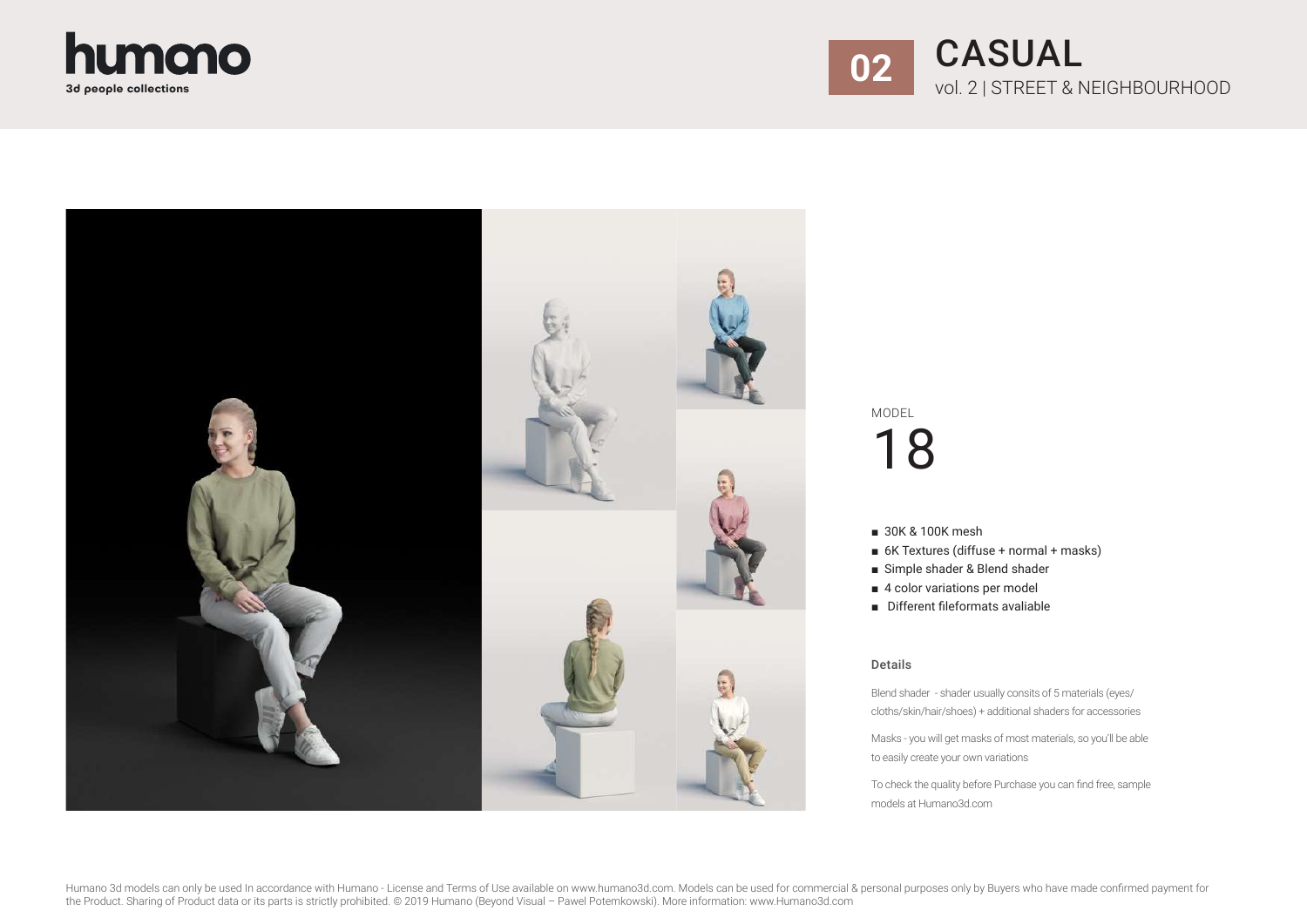





- 30K & 100K mesh
- 6K Textures (diffuse + normal + masks)
- Simple shader & Blend shader
- 4 color variations per model
- Different fileformats avaliable

#### Details

Blend shader - shader usually consits of 5 materials (eyes/ cloths/skin/hair/shoes) + additional shaders for accessories

Masks - you will get masks of most materials, so you'll be able to easily create your own variations